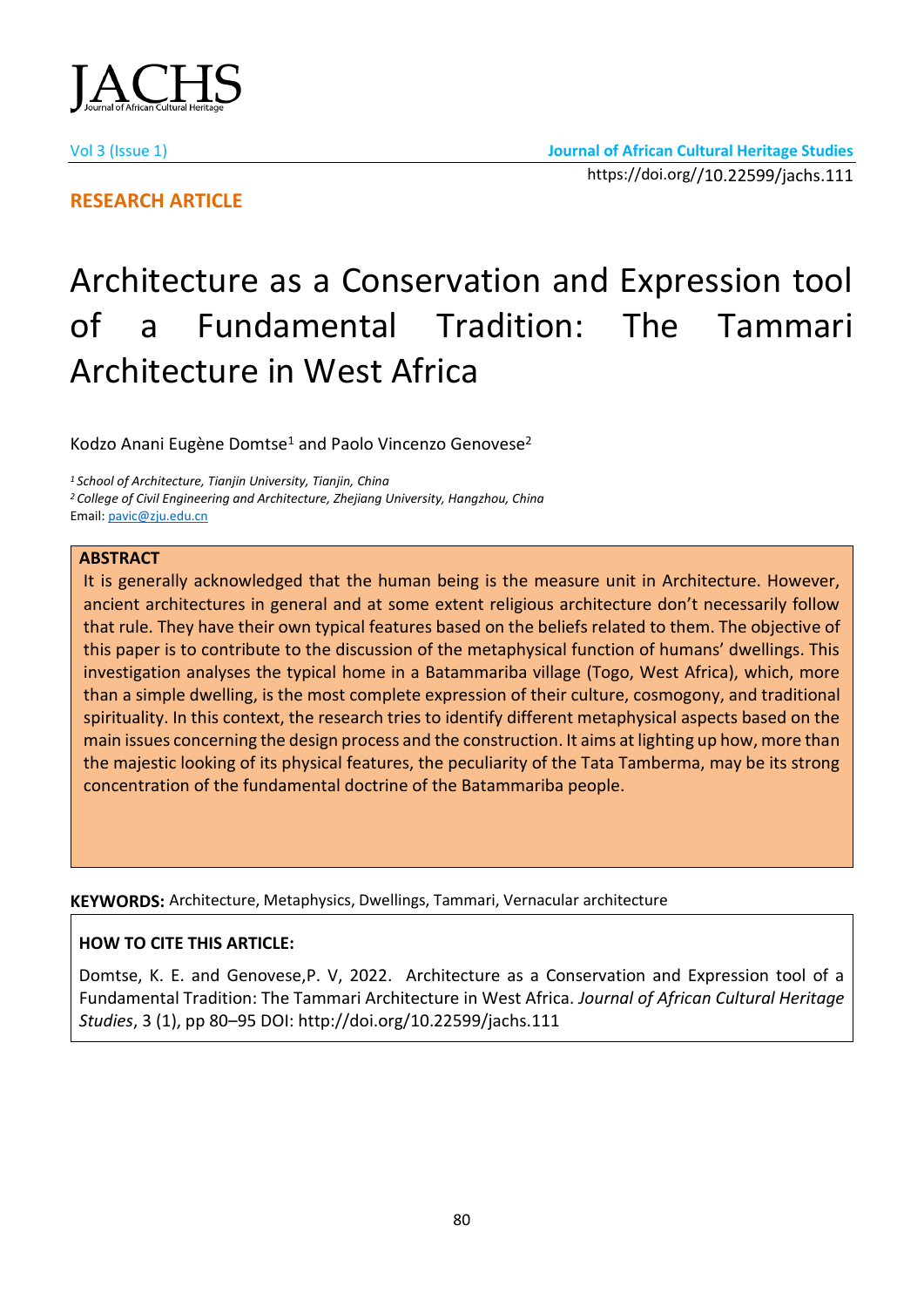## **Introduction**

Architecture's main concern has been the creation of space in accordance with human needs and sizes (le Corbusier, 1955). Architecture is with Quiros (Quiros et al., 2001), believed to be part physical and part metaphysical and aimed to produce experiences that go beyond the tangible word. But if religious architecture, as an exception, reflects some metaphysic<sup>i</sup> symbolism, the architecture of residential houses in general is usually studied only by its physical aspects, as a place primarily designed to address the daily basic needs of their residents. However, and especially in traditional settlements, so many considerations have to be taken into account. In that context, this paper intends to study the extraordinary and unique architecture, the iconic element of cultural landscape of the *Batammariba* Unesco World Heritage Site<sup>ii</sup> in West Africa.

## **The Study of Vernacular Architecture**

The study of vernacular architecture is a cross-disciplinary matter, as many viewpoints are essential for its thorough understanding. It is at the same time the strength and the weakness of this complex subject (Oliver, 2006). If the early approaches to the study of vernacular settlements, in the second half of the twentieth century, were one-sided, more interdisciplinary approaches are used today thank to the collaboration of specialists from various fields (Bold & Pickard, 2018; Nilson & Thorell, 2018). A fundamental subject in vernacular architecture studies is the form of the houses and the reasons leading to them. Whilst the role of the environmental context in the design choices can hardly be denied, it is not sufficient to explain the houses forms because quite different forms are produced in same conditions and similar forms are produced in far different physical conditions (Rapoport, 1969). This critic of the physical determinist view suggests the importance of other causes (Asadpour, 2020; Walker, 2001) among which religion and beliefs. Indeed, for instance, Bernard Rudofsky expressed the influence of the sacred in such terms: "In societies where food is looked upon as a divine gift rather than an industrial product, the architecture of granaries is solemn" (Rudofsky, 1964). But not only this influence touches outbuildings or certain parts of the houses, but in fact, the built environment is often the expression of a complex structure of a traditional conception of life. Thus, we aim in this article to analyse the symbolism used in Tammari architecture in accordance with local culture but also in parallel with other cultures from the world;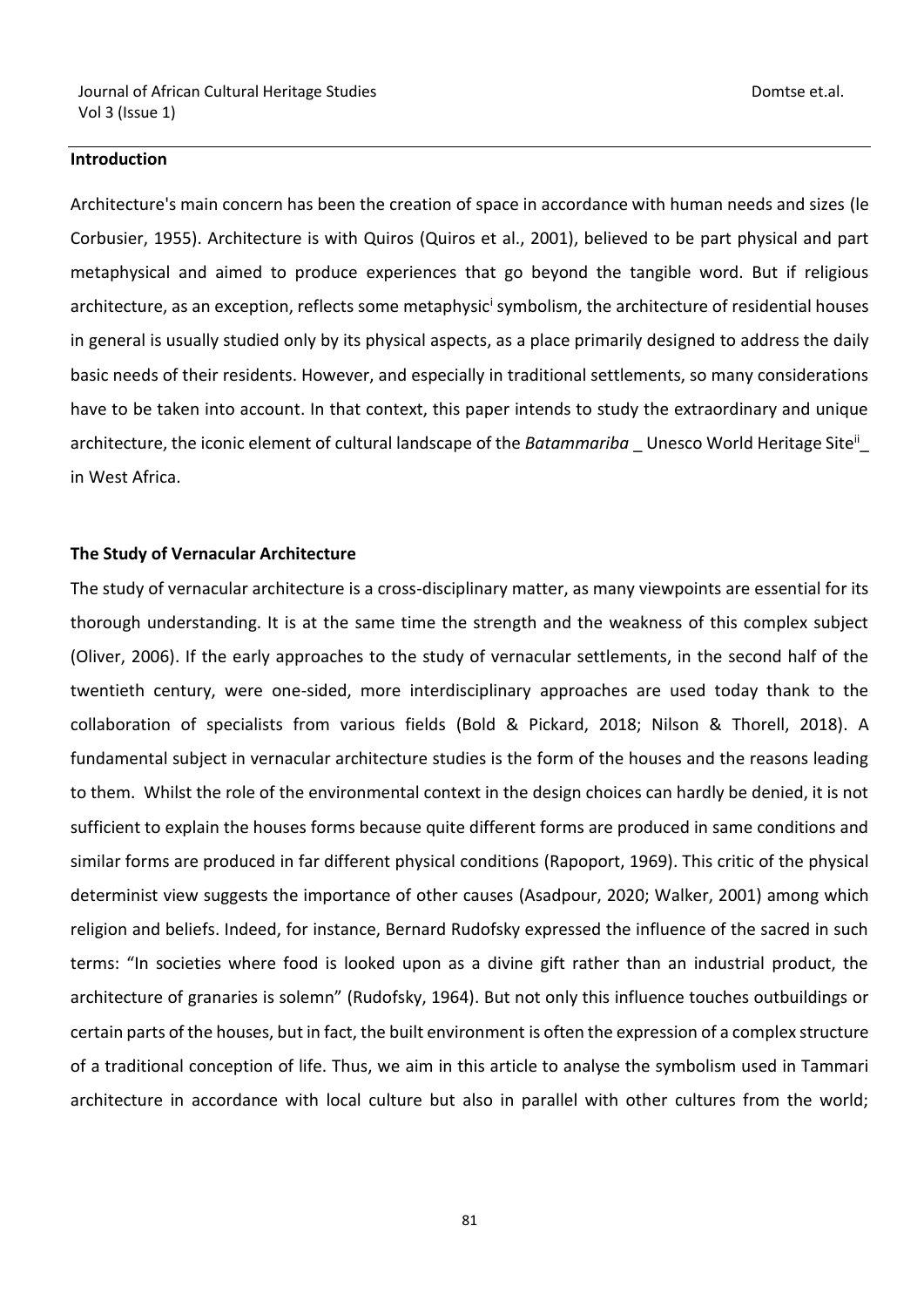because the symbols are universal (Chwalkowski, 2016; Guénon, 1962; Pucciani, 1952) and are therefore similar in all fundamental traditions.

## **Methodology and Data Collection**

Data for this paper was collected mostly through secondary sources. Some elements also remained from our visit a few years back on the site, even if this visit was at the time on a basis of discovery and tourism. The cultural area attended by our research has been largely documented since the early European scholars visiting sub-Saharan African countries. The interest has grown even more since the registration of the site on the UNESCO World Heritage List. This is how a lot of information has been obtained by reading various existing books and articles on the subject. The sources used were the studies that used anthropological and/or architectural methods. The data thus gathered was analysed with the idea of bringing out the metaphors and symbols used in the architecture. The output of this analysis was then compared to similar symbols used in other traditional societies to reveal the profound meaning of the forms used in the intriguing architecture of the Batammariba.

## **The Land**

Located in West Africa, the settlements of the *Batammariba* people lie on a relatively large area that stretches from north-eastern Togo (in the prefecture of *Kéran*) to north-western Republic of Benin. The part of *Koutammakou* contained within the Togolese borders is 50,000 hectares wide. The renown of their landscape comes from their tower-houses called *Takienta*; a condensed expression of their culture and beliefs.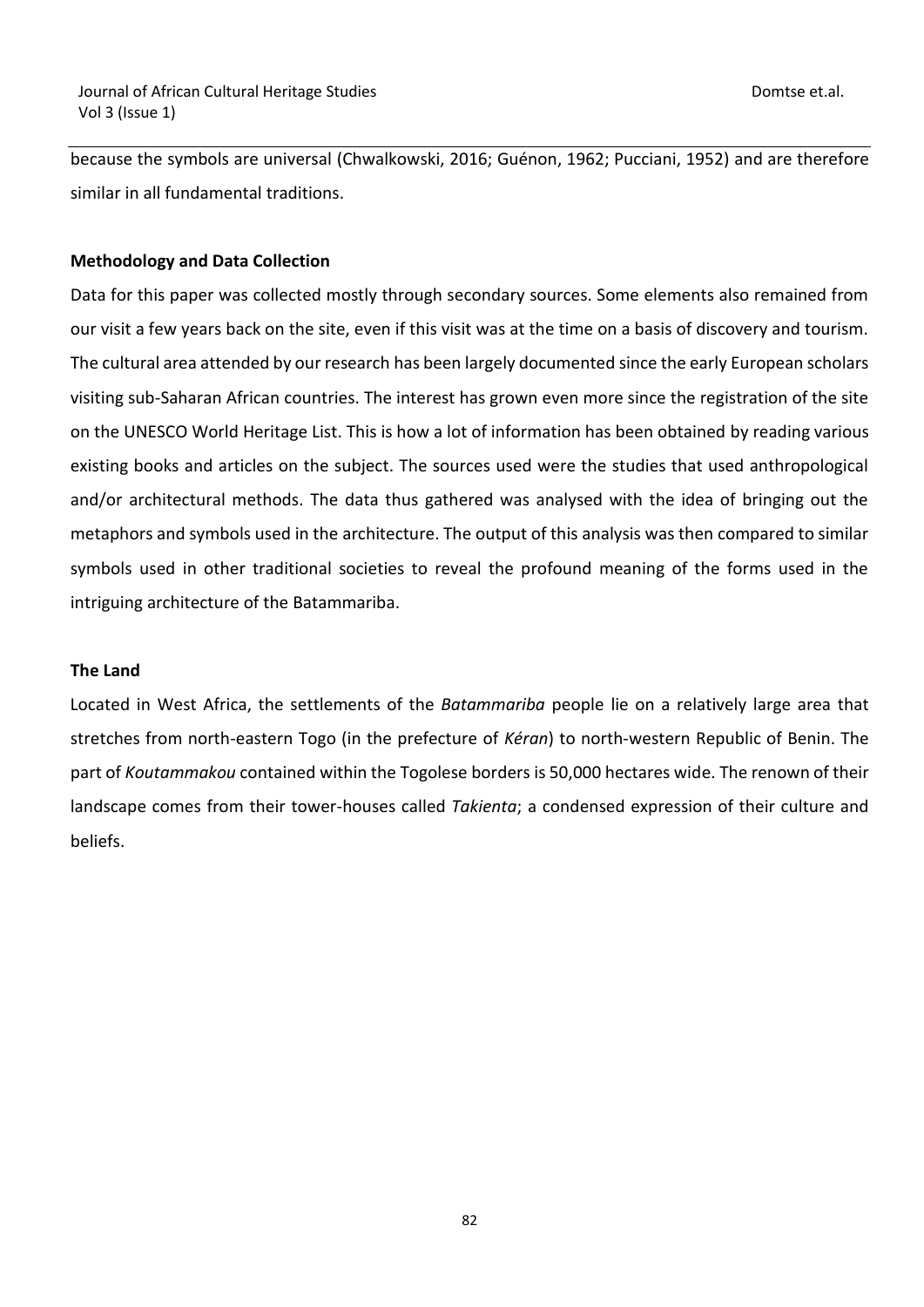

Fig.1. A view of the Koutammakou. Source: republicoftogo.com

## **Fundamental Elements of Batamariba Culture**

The *Batammariba* people share cultural traits with several Sahelian peoples, including the *Gourunsi*, *Lobi*, and *Rukuba*, all of whom share a desire for independence and liberty (Republic of Togo, 2002). The *Batammariba* people's origins are uncertain. However, they say to be from a location named "*Dinaba*," which may be a reference to the *Mossi* people, whose King is known as "*Moro Naba*". Between the 16th and 18th centuries, they must have found shelter in this mountainous region to defend themselves from the *Mossi*, *Gourmantché*, or *Mamprussi* and *Dagomba* kingdoms' attempts to assert dominance. The *Batammariba* have long been fiercely protective of their cultural traditions, which they continue to uphold to this day.

Architecture is a core feature of their society, as shown by their name (Batammariba means "those who mold the clay"). It is through architecture that they communicate their cosmogony and tradition.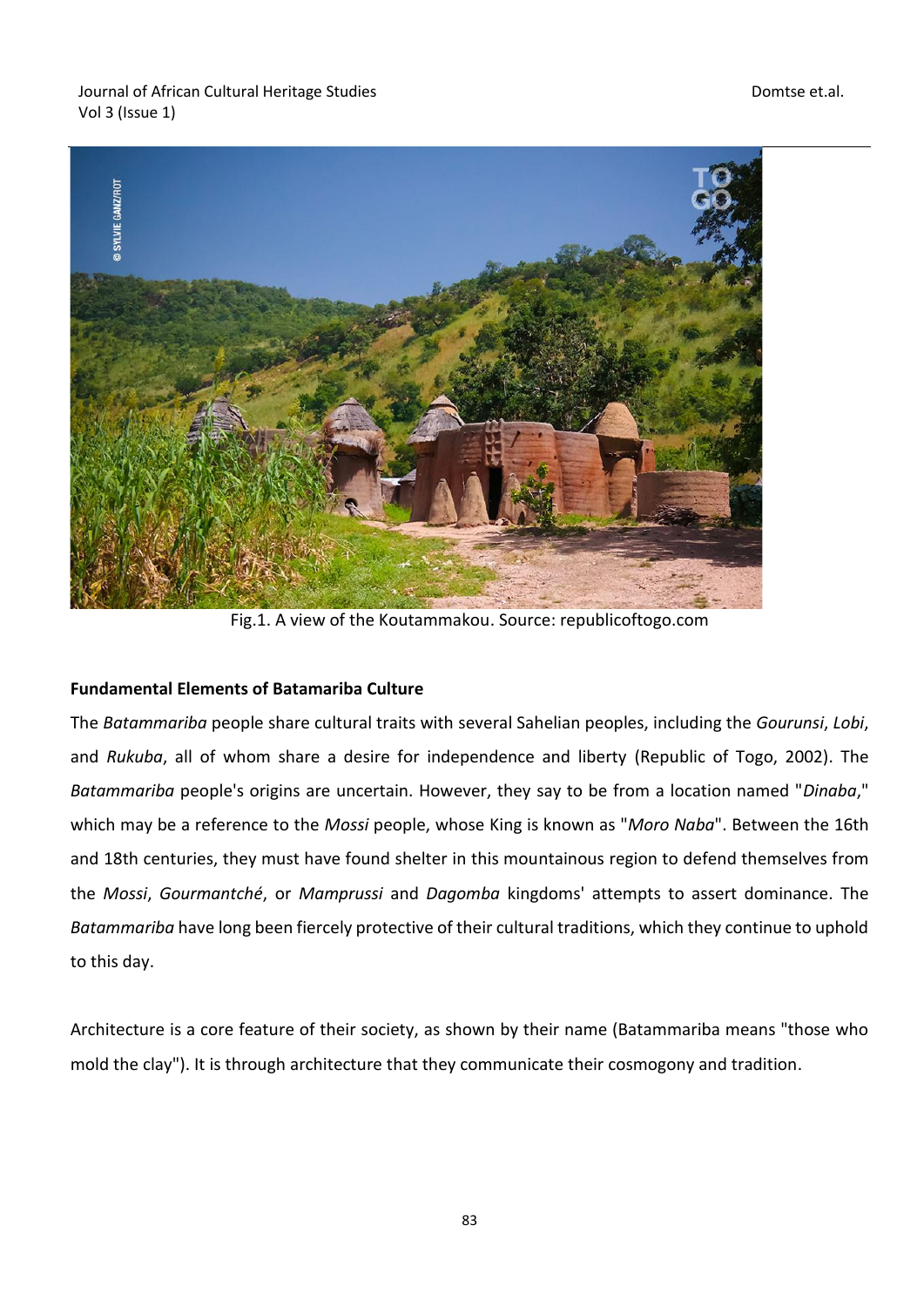

Fig. 2*.* Location of the Koutammakou*.* Source: N'Kere, 2009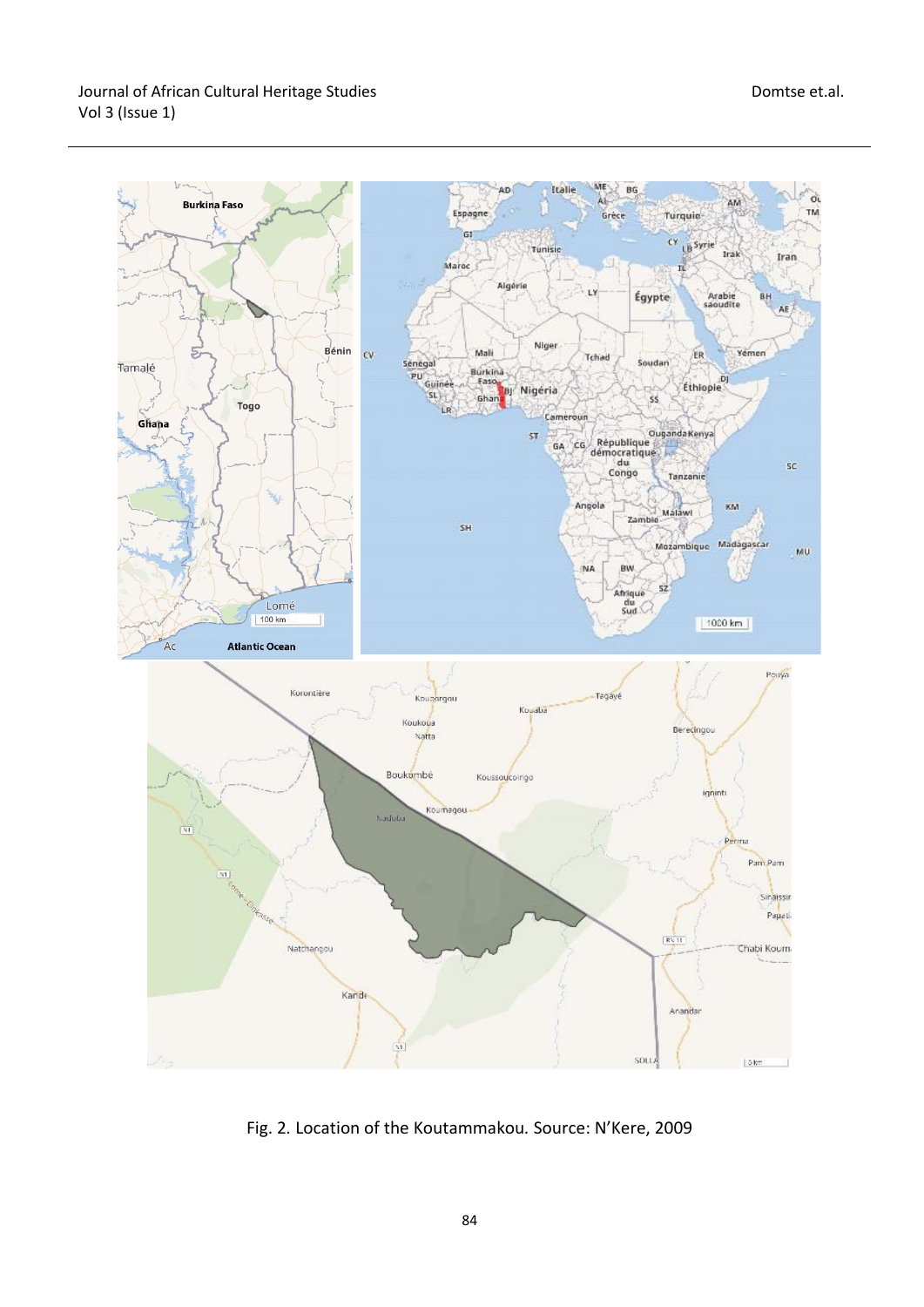Every form of domination, whether external or internal, has often been resisted by the group. As a result, even though the population is divided into age classes with clear rights and obligations, there is no overarching concentration of ruling authority within the culture. Yet, a certain degree of hierarchical organization is tolerated. For instance, between elders and young people, there is a hierarchy that is necessary for society's stability. Thus, even though equity is pursued, injustice is recognized as natural, at least to some extent. There are even rights, especially for the village's founding families, but also for the *Okoti*, or household heads, who are usually chosen based on their age, but also on other factors such as intellect or the ability to make a speech and convince. In the villages of the *Koutammakou*, this sense of self-responsibility has resulted in a strong sense of identity, centered on the earth priests, the *Katenkaya*, who are descendants of the village's founders and thus serve the numerous clans that make up the village. They oversee the allocation of the common estate of the different tribes, in addition to their religious duties (the land and the trees). The scheme is built in such a way that the manager of a terroir always comes from a clan other than the one that strengthens it, and that this condition is mutual. Another unique feature is the systematic presence of two clans in each village, known as the "reds" and "blacks," who live in separate regions. Although, like the Chinese symbol of harmony, "Yin and Yang," the presence of dwellings of members of one clan in the area reserved for the other, this differentiation is broken by the presence of dwellings of members of the other clan in the area reserved for the other. Many clashes and excessive usage of municipal resources are avoided as a result of these peculiarities. It is very normal for individuals to join together to accomplish a significant mission. It occurs, for example, during the many neighbourhood hunts held each year, which are not only symbolic and ritual in nature but also aimed at strengthening social group membership. They have a close bond with nature, which is driven by a respectful mind-set. Many facets of faith and social traditions are effective in protecting unique areas and thereby maintaining habitats thus allowing for fair harvests. They are well-known for being outstanding farmers who grow a diverse range of livestock. They use faeces to re-fertilize land that has been exhausted, leading to the creation of a virtue circle; there is once again a vital quest for equilibrium. Everything in the *Tammariiii* cultural expression seems to go in the direction of the search for balance. Thus, the structure of the extended family has a dual character, patrilineal and matrilineal, and the dwelling is shared "faily"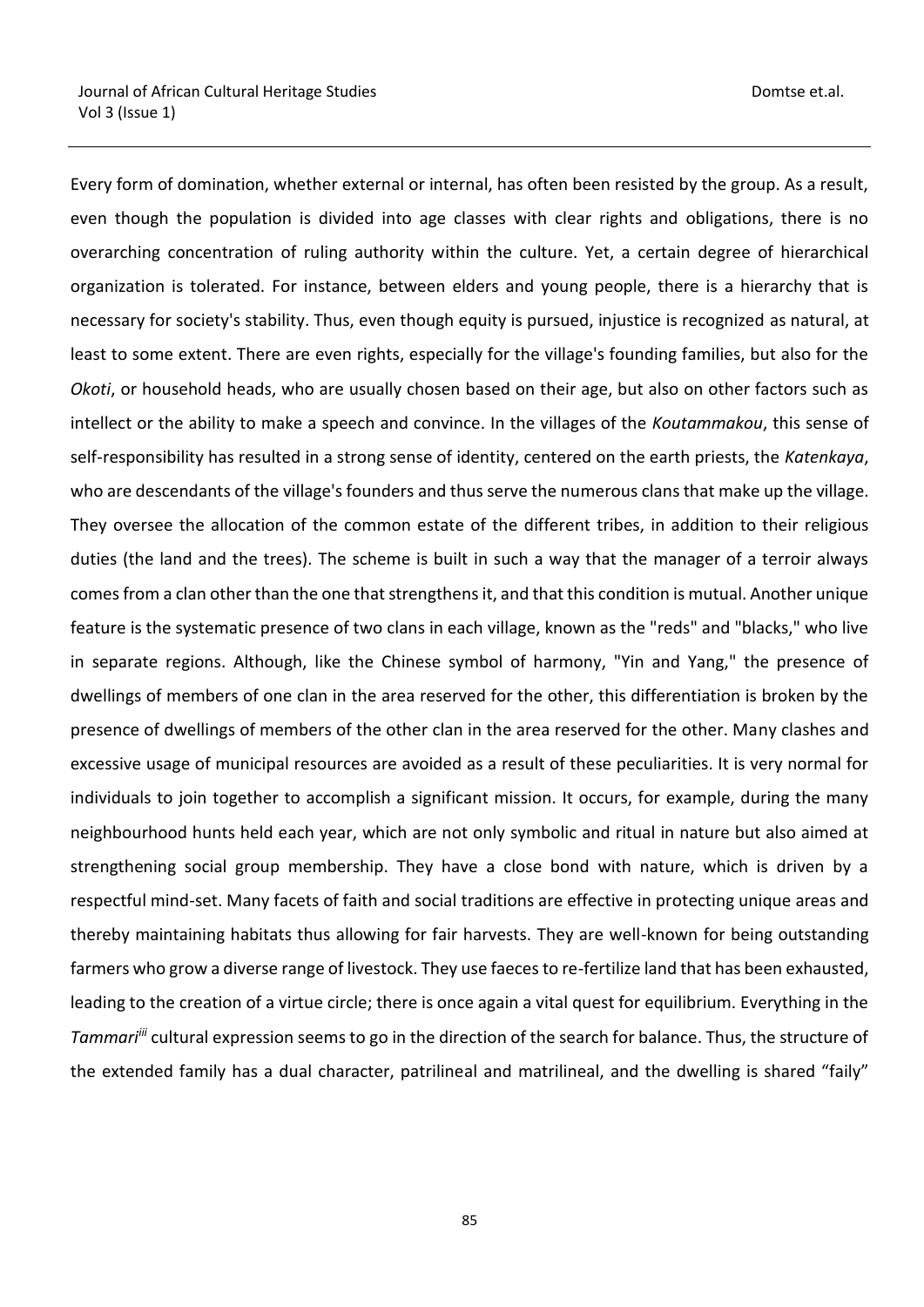between the female and male space (Joffroy & Nayondjoua, 2005), not to mention the social appropriation of the land.

In *tammari* society as in various traditions, especially in African peoples' cultures, the transition from adolescence to adulthood is one of the most critical stages in life. During that time, an initiation is held (called *Difuani* for boys and *Dikuntri* for girls).

## *The beliefs in between religion and doctrine*

The *Batammariba* claim that anything in existence has a soul or, at the very least, that there are powers within and aspect of nature: plants, rocks, creatures, and so on. And certain powers can interact with individuals who have clairvoyant skills. But their core belief is that, above all of these powers, there is also a cult of ancestors that goes back to the creator God *Kuye*, who is embodied in the natural world by the light, as is popular in African traditional societies. They also say they are "the descendants of a grand, invisible, underground 'Serpent Mother' who bore the first eggs of their ancestors" (Wikipedia Contributors, 2021). The fate of living beings is decided by the ancestors. They are the life givers.

All living beings, according to the *Batammariba* people, relive the breath of a dead man who wished his birth. Therefore, it is important for humans to recall their own names in order to communicate with one another. The primary goal of constructing a *Takienta* (traditional house) is to provide a comfortable place for them to rest*.* This is one of the most important functions of the lower room (the arrangement of the house will be discussed later), which is where the altars, or receptacles for their breaths, are built. The offerings given on these altars are a means for the living to communicate with their ancestors who have passed away. You cannot access this location without sticking by the laws of courtesy, which apply equally to tourists and citizens alike.

## *Expression of the doctrine in architecture and interpretation*

The *Koutammakou* is a reflexion of the permanent seek for harmony between human beings and their surrounding environment, a permanant dialogue between men and nature. The built environment is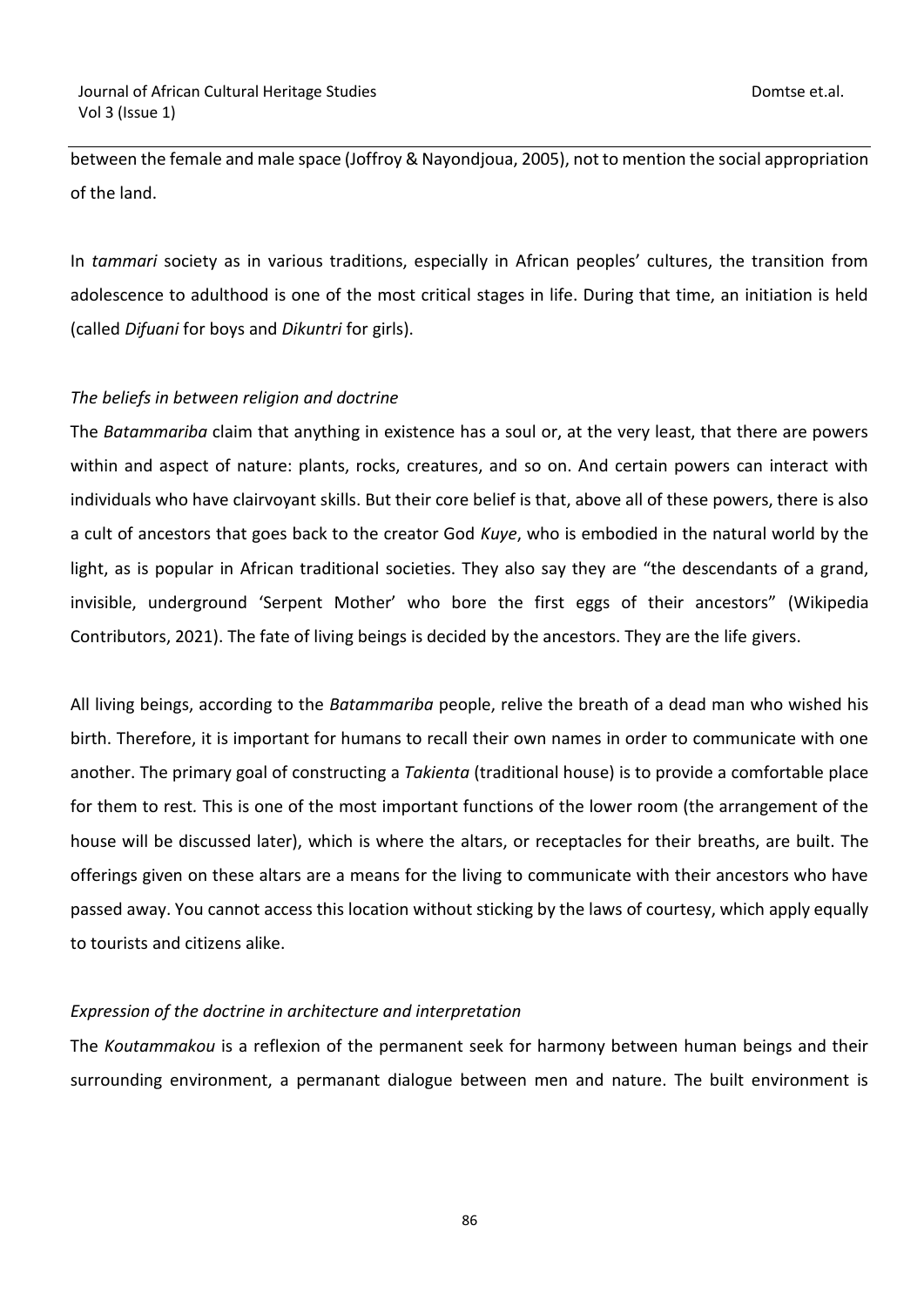remarkable by its scattered concessions, each of which is surrounded by a farm that belongs to the owners of the *Takienta*. The construction of the latter follows a specific rule peculiar to the *tammari* culture:

[The founder of a new village breaks away from his base clan, builds his "Takienta", a Takienta-mother, on the original model with all the configurations initiated by Kuye<sup>iv</sup> (towers, granaries, terrace,...). He first makes an agreement with "Butan", the goddess of the earth, wife of "Kuyé", mother protector of humans who governs agriculture, forests, animals, cemeteries.

He raises shrines for the "Dibo", the "natural forces" with which the villagers will have to come to terms in order to use their territory.

Finally, the founder sets up a ritual center made up of the Great Ceremonial House, the Altar of the Tutelary Serpent and the cemetery.] Translated from French by the authors (Republic of Togo, 2002).

The *Batammariba*'s entire life is based on their basic conservative doctrine-based values. Their architecture is a direct expression of their ideology. The structures are more than just a mere shelter; their typology is a work of symbolism and a window into their history. None of the features is selected at random. All has a meaning, whether it is practical or symbolic, and it is often both. The *tammari* dwelling has a fortified farm look, with its turrets linked by a high perimeter wall. This fortress-like form is often compared to castles. It has been given the name "*Tata*" (or *Takienta*), a term used in West Africa to refer to any defensive structure or wall, thus the common names of *Tata Somba* (in Benin) or *Tata Tamberma* (in Togo).



Fig. 3. West elevation of a Takienta Source: (Joffroy & Nayondjoua, 2005)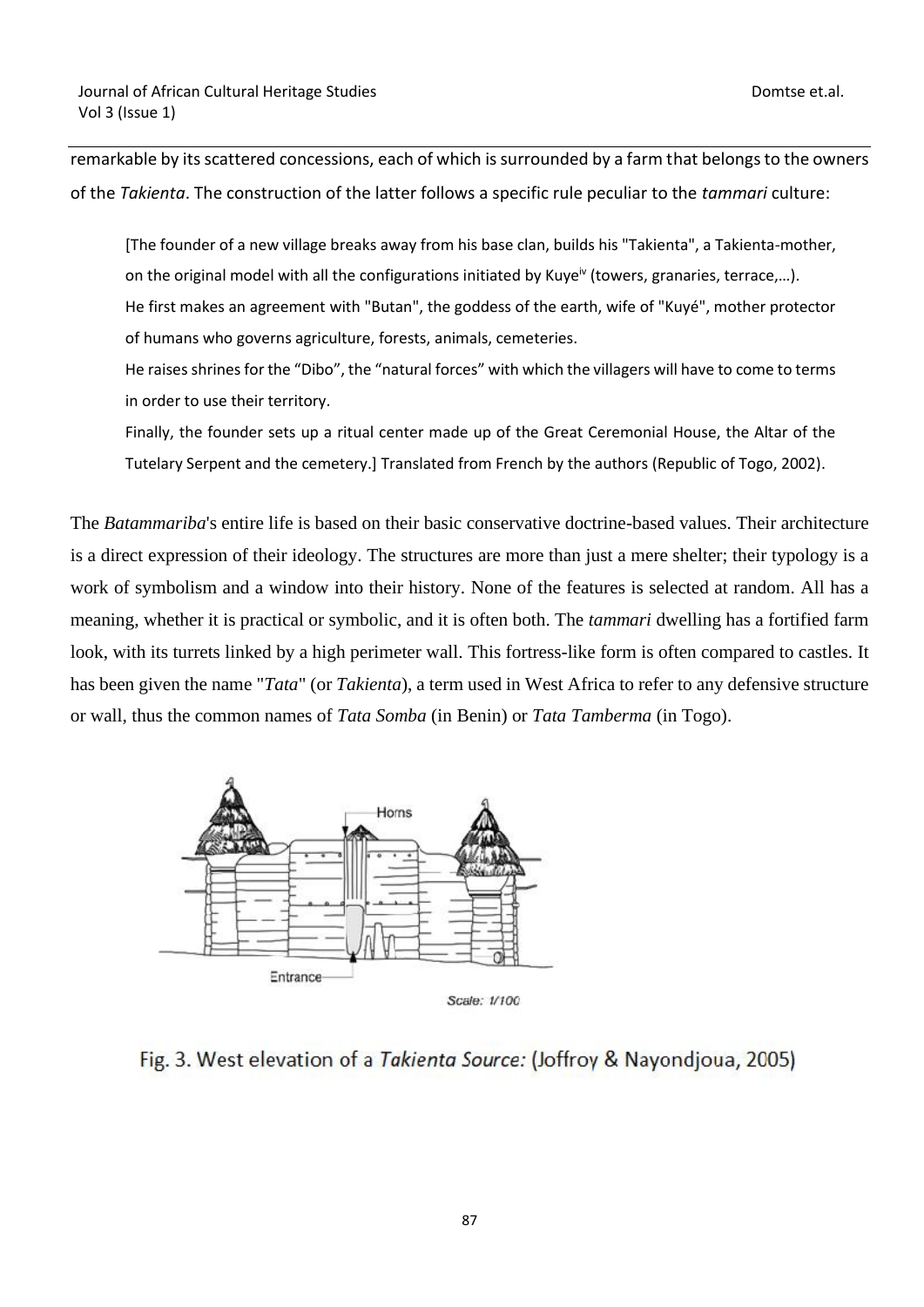*Tammari* architecture is unique and elaborate, and it, like the territory's preparation, is in complete harmony with the people's culture and values. Since the *Takienta* is such an important part of the *Batammariba* people's lives, it acts as a home, shrine, and fold all at the same time.

As one could expect, for it is a fundamental principle in any vernacular architecture, the building rules are often the same, but they allow for modification and customization in terms of scale, decoration, and the number of rooms, which differ based on the rank and characteristics of the occupants. A *Takienta* can evolve over time to respond to significant changes, or it can evolve on a more temporary basis in response to particular events. Few adaptations are unique to particular clans or villages, but they do adopt the same design concepts.

The *Takienta* have a female-male duality that is characterized by east-west axis division. The right-hand half, the southern half, is both holy and human. The woman controls the northern half, the left hand. The appropriation of rooms, like attics, represents this distinction. So, on the south side, we have harvest seeds with male connotations (fonio, millet, sorghum, rice), and on the north side, we have the female attic, which houses beans, earth peas, fruits, and peanuts. This seems to be an expression of the primal artistic entity's androgynous essence, as it is in numerous cultures around the world. The front of the house, where the door is, still faces west, offering protection from the rains and harmattan (a wind) that blows from November to February. That door is not only in the right spot for accessibility, but it is also assumed (and probably the main reason) to face *Kuye*'s mythic "paradise village."

Another symbolic division concerns the opposition between the second floor and the ground floor. The *tammari* conceptions of their dwelling make the second floor the place of the living people, the ground floor that of the dead ones, those close to the family (the ancestors) and the cattle that are primarily intended for them, according to the writings of Paul Mercier (Mercier, 1968).

The ecosystem acts as a home for all living humans and their ancestors, and it can also be treated as a place of worship. The altars, as well as all the magical defenses, are mostly located on the first floor. However, *Litakon*'s altar (goddess of twins and fertility) is on the terrace, with a holy orifice paved with a

88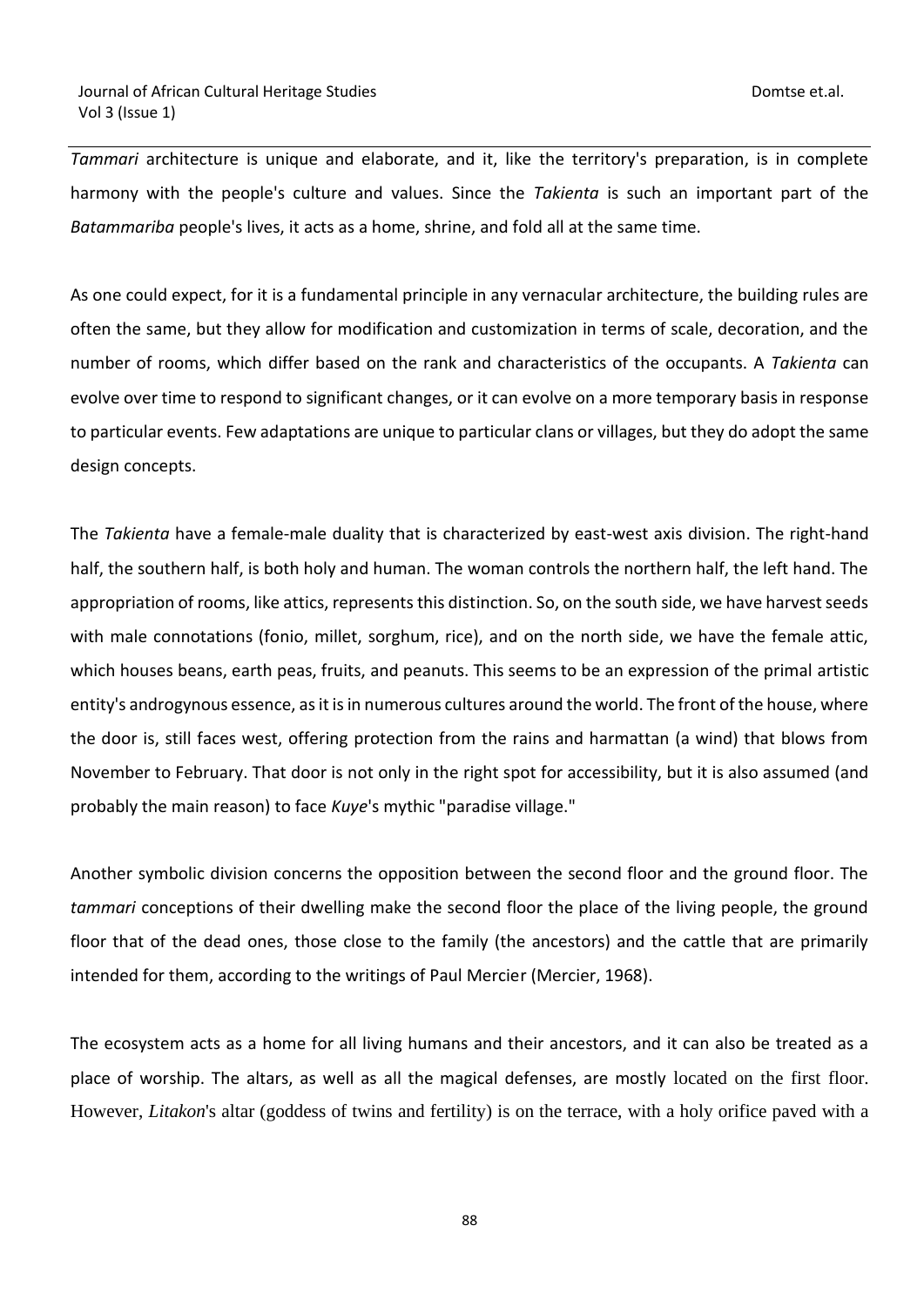stone that is also used as a dining table for the evening meal. The soul of the dead will leave the house through this orifice. After that, the stone will be used as a tombstone. Other altars linked to the God *Kuye* or other deities are placed outside.



Longitudinal Section DD Scale: 1/100

# Fig. 4. Sections of the Takienta. Source: Joffroy & Nayondjoua, 2005)

The language and rituals associated with *Takienta*, as shown by Blier (Blier, 1987), cause it to be assimilated to a human body that also corresponds to the god *Kuye*'s. The *Takienta*'s components have been compared to multiple human body parts. The front door with the lips, the windows with the eyes, the attic with the stomach, the mortar to pile with the teeth, the lateral gargoyle with the penis (typical of sudano-sahelian civilisations' architecture), the bedroom with the female genital organ, and the rear gargoyle with anus are the most striking of these analogies. The spray is often made to look like human skin, with scarificationlike incisions.

The dwelling and its outbuildings (garrets, stable, chicken coop, and hive) are all enclosed within a single frame. It often appears as a series of turrets, either round, ellipsoid, or rectangle, linked by walls that separate a wide room on the ground floor from a large terrace on the first floor, which the bedrooms overlook. The house has only one entry, allowing for better access and bolstering the defensive aspect.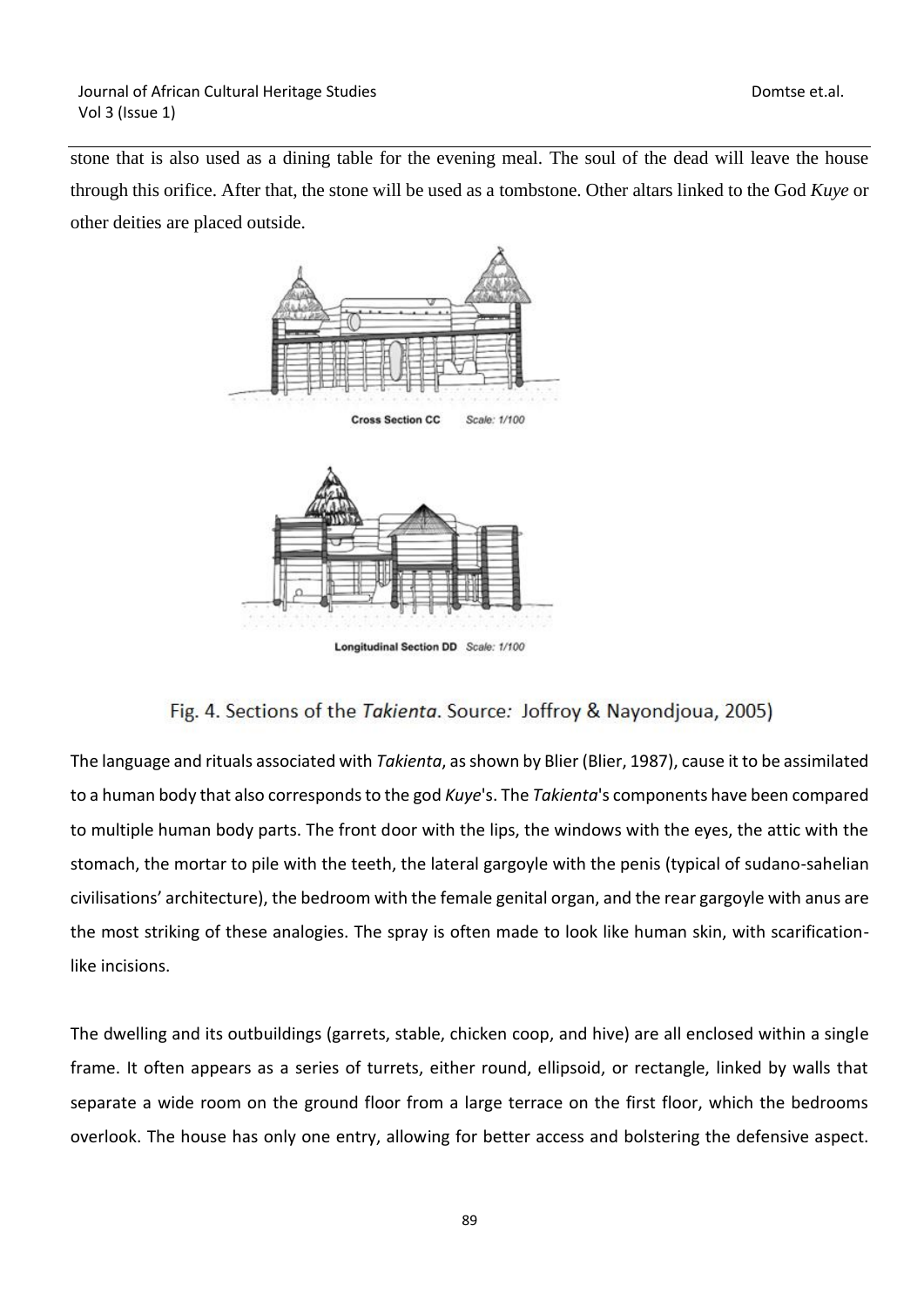This door leads to the house through a turret that divides the ground floor into a first vestibule with mortars and grain millstones, and the upper floor into a bedroom or kitchen.

The altars of ancestors, weapons, and livestock (cattle and poultry) are housed in rooms bounded by turrets, external partitions, and separation walls on the ground floor. The two turrets on either side of the entrance are topped by attics. The turret, which is topped by the woman's bed, is in the middle. To the left side of the front entrance is the staircase. A first staircase leads to an intermediate space, also in a turret, that serves as a kitchen in the event of rain. From there, you can ascend a third staircase to an intermediate terrace and then upstairs.

Most of the upper floor is taken up by a wide terrace. The upper parts of the turrets, which are either attics or rooms, and sometimes both at the same time, are accessible from this terrace. In addition, the attics are higher than the terrace, while the rooms' floors are lower. It is accessible via an opening in the upper part of the fork, which is covered by a hat separate from the main cover and is accessed by a staircase cut into the fork.

The house's primary living area is the terrace. It's used to dry grains, cook dinners, and do a number of other functions. During times of intense heat, it is perhaps the most convenient place to sleep. Each *Takienta* has a warming shelter. The newly harvested sorghum is preserved and dried on the roof of this shelter. There are also more attics on the inside. They're the same shape as the ones on the terrace, except they're on a pedestal made of branches positioned on forks to save the foundation from getting wet. Other houses, more or less isolated or clustered together, are also found outdoors and are occupied for young adults prior to marriage, but they are often designed for guests.

Construction takes place between December and March when the weather is dry. Many of the family members who will be staying there will be interested in the realization. It's very long, and "architects" only build one house each year on average. Over time and space, the *Batammariba* have passed on their building knowledge. Many of the habitat's elements are meticulously handcrafted by experts in the sector. These abilities ensure the long-term viability of the locally sourced components. Genders are segregated

90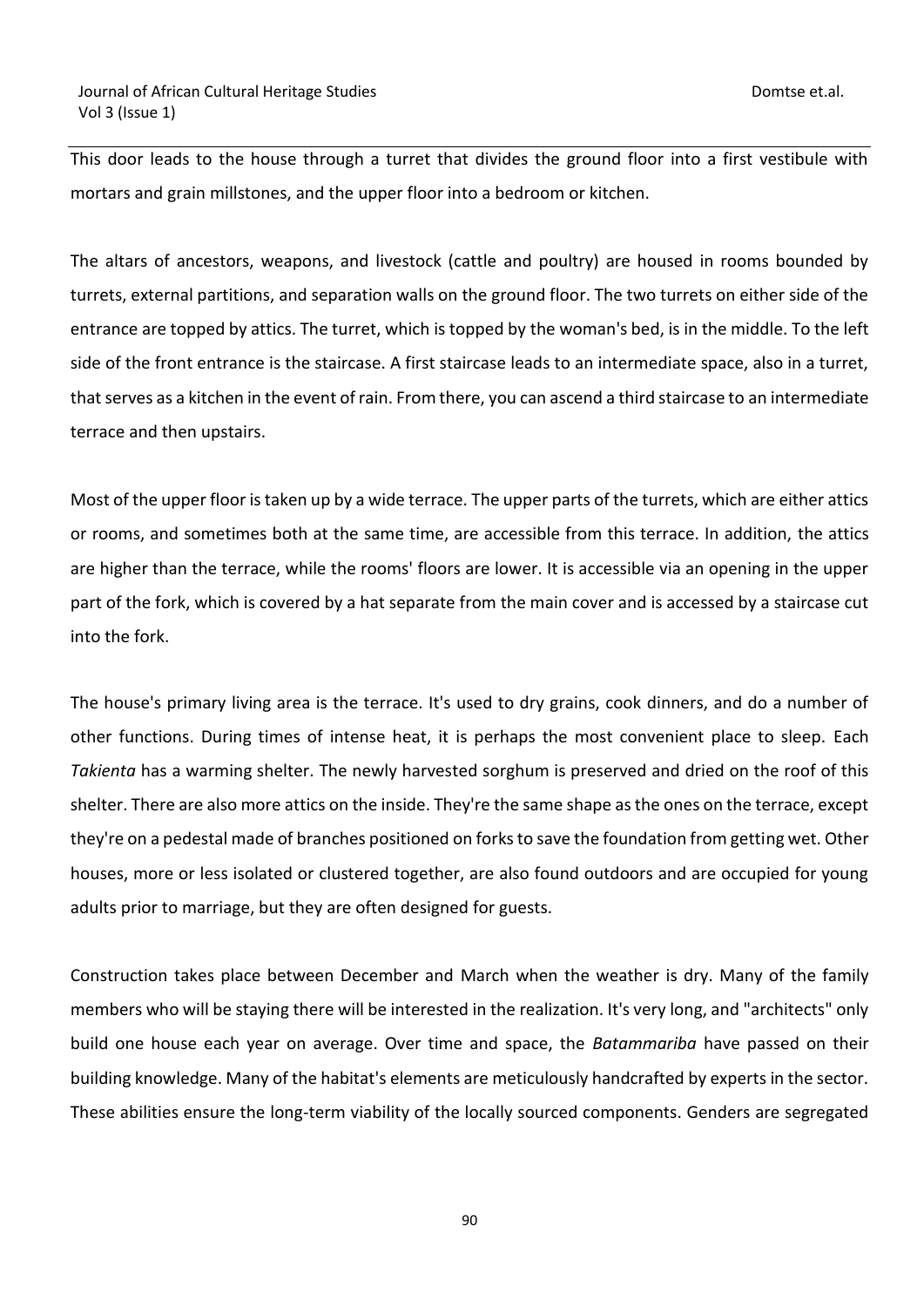throughout the whole job process. The men are in charge of doing the majority of the structural work. Each clan has its own set of experts. This talent is passed on through the generations. As he engages in building, the young man willing to become a traditional mason assists seasoned masons and observes methods and forms. In the building of a tiny *Takienta*, it is put to the test. Women work as well in the building industry. They are the ones that make the *Takienta* fully alive, aside from their function as water pourer for the earth's mixing. All finishing work, such as wall plastering and painting, is reserved solely for women. The older generation once again takes the initiative and eventually passes on their knowledge to the younger generation. As a result, the building of the dwelling is a huge collaborative effort involving people from all walks of life.

It's important to emphasize that the construction of a house is the subject of five (5) ceremonies. The first occurs during the installation of the foundation, the second during the installation of the front door threshold, the third during the installation of the link wall on the man side of the house, the fourth during the completion of the floor terrace, and the fifth and final during the completion of the house.

Generally, the only door of the house, faced the west, the direction of the Supreme God *Kuye*, is topped by three (3) horns (crossed or not). This is reminiscent of the phallic representations in sudano-sahelian traditional architectures (Thiam, 1979), but their position on top of the door allows them to be compared to the "*Kirtimukha<sup>v</sup>* of Buddhist culture and all the meanings related to it. In the tammari architecture, the number "3" appears to be quite significant. In total, the Takienta has six inhabited turrets, three (3) with a terrace roof and three others with straw roofs, arranged in a manner that resembles the Jewish culture's "Star of David"; the combination of two opposing triangles, among other related meanings, the symbol of analogy (Guénon, 1962).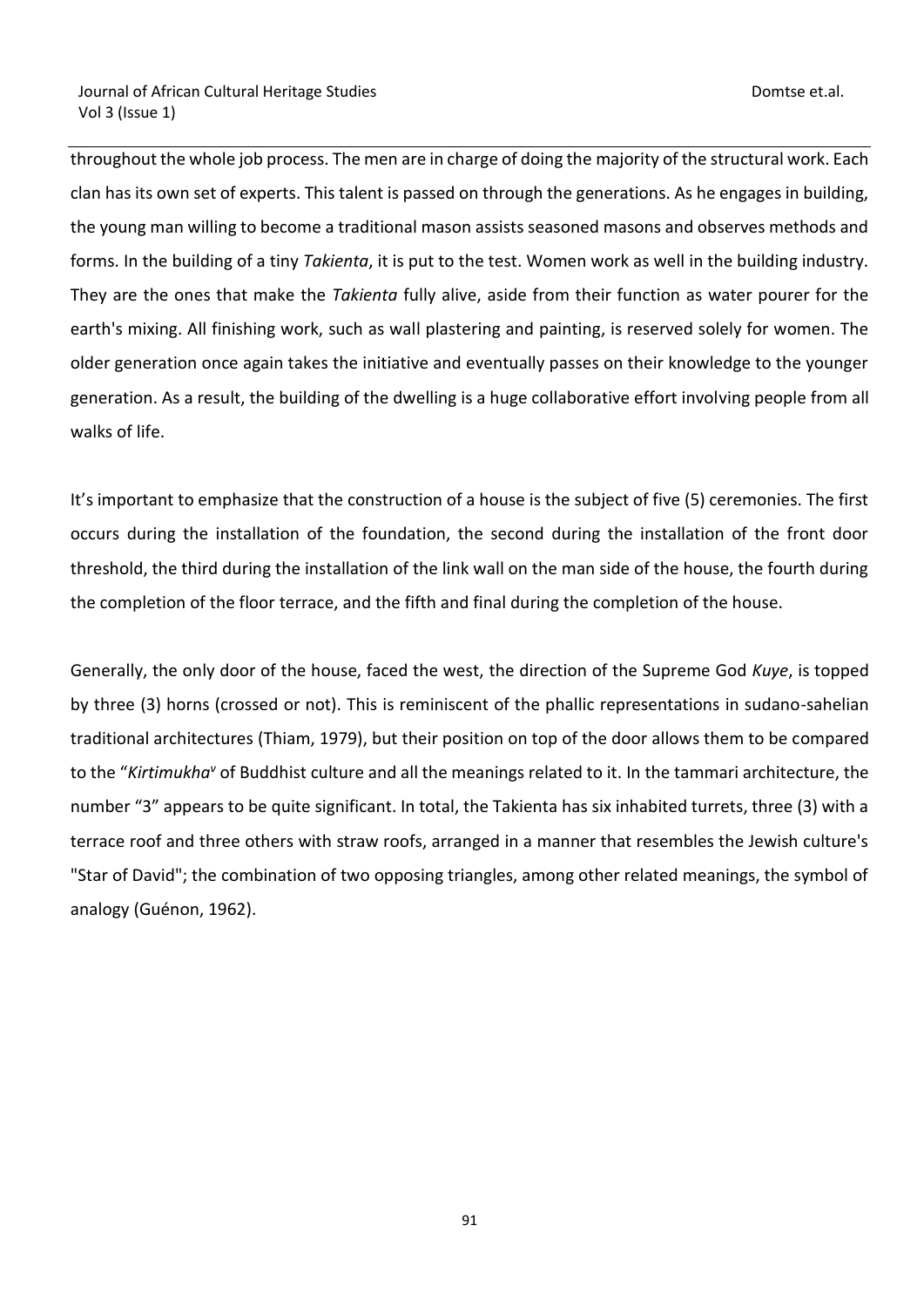

a) The horns on the top of the entrance door of the Takienta. Source *:* e-Patrimoines Africains, n.d.)



b) A *Kirtimukha* of 9th century Javanese Sailendra Borobudur portal, Indonesia. Source: (Wikimedia

# Fig.3. The horns on the top of the entrance door of the Takienta



the turrets depending on whether they are covered with straws (b) or a flat roof (a)

b) The Star of David *Source:* Wikimedia Commons contributors, 2022)

Figure 4 Anology between the arrangement of a Takienta turrets and the Star of David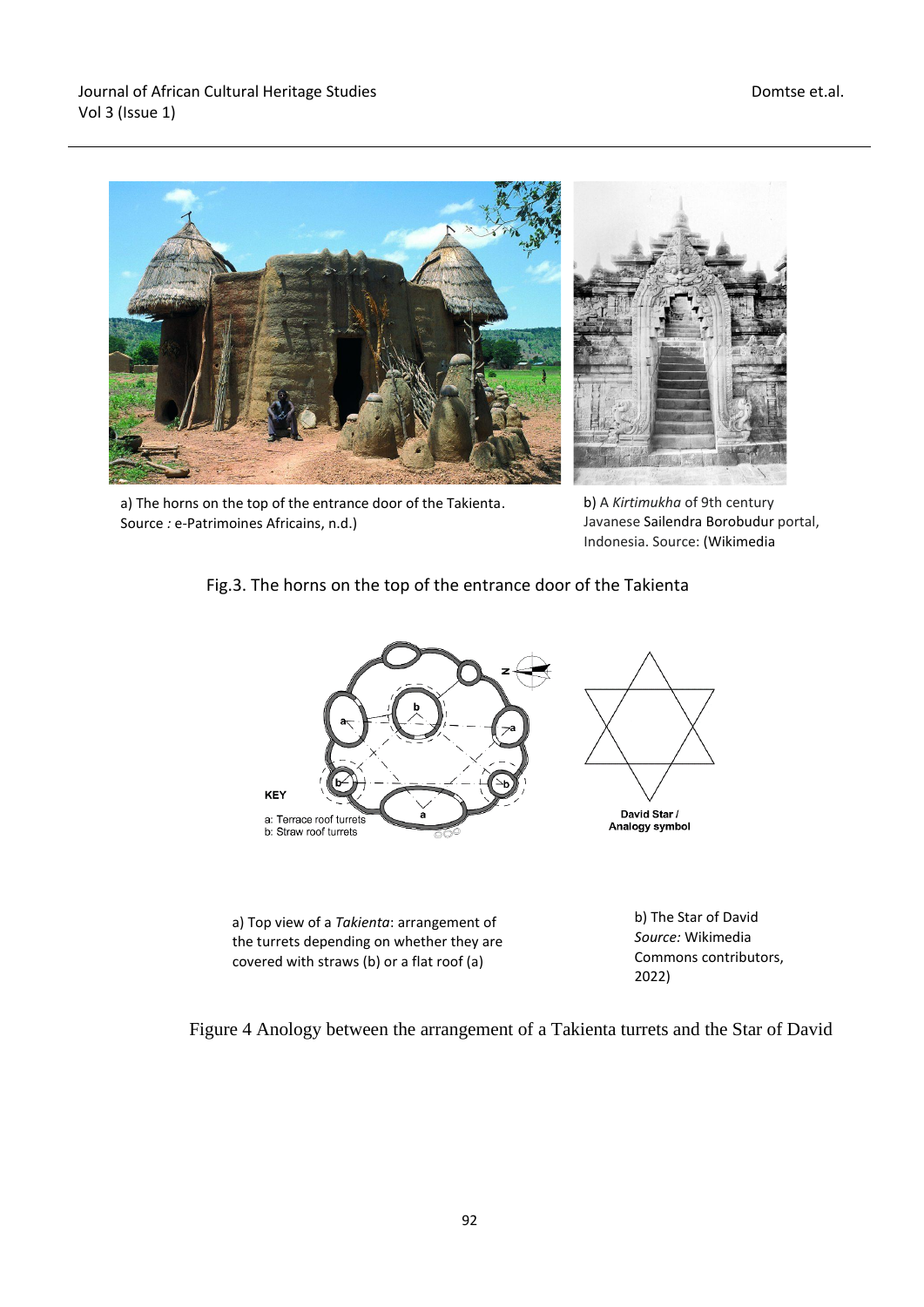The building as a whole is made up of both male and female ideals because it is an example of some abstract truth. Using the west-east axis as a guide, the male half of the house (with the male garret) is on the south side, and the female part is on the north side (with the female garret). And it is important to mention that these genres are not only related to the genres of the inhabitants of the house. This is reminiscent of the androgynous character of the primordial being or creative gods in the cosmogonies of various civilizations around the world.

The house's arrangement reflects the various dimensions' universes in accordance with their values. As a result, the ground floor is the realm of ancestors and angels, which is very dark and has little access to natural light. However, it is also where they hold their animals. Except for the altar of *Litakon* the goddess of fertility and twins, which is placed on the terrace, precisely beside the room of the first wife, most gods' representations are present on the ground floor. The human world is on the second floor (the terrace for the daily activities). And a third world is suggested by the existing on an orifice (a gate) on the terrace to connect the real great metaphysical world to that of ancestors through the human world. Under other aspects, this description of Takienta brings it closer to the symbolic image of the initiatory cavern (Guénon, 1962) as exposed by René Guénon; The upper orifice being that of the "resurrection", of the "extra-cosmic" birth.

## **Conclusion**

The *Batammariba* people are among those in Africa who seek to maintain their identity facing historical barriers (ethnic rivalries, colonisation, modernisation, etc.). Architecture is therefore a part of their identity since they are known as a people of great architects. They use architecture and building methods to communicate their values and lifestyles, and the meanings are handed on orally from generation to generation. The tamari architecture is a full world view in terms of their cosmogony, a dialogue between the real and intangible realms. Aside from the readily identifiable key characteristics, this paper compares some of its images to those of other cultures around the world to illuminate the spiritual dimensions conveyed.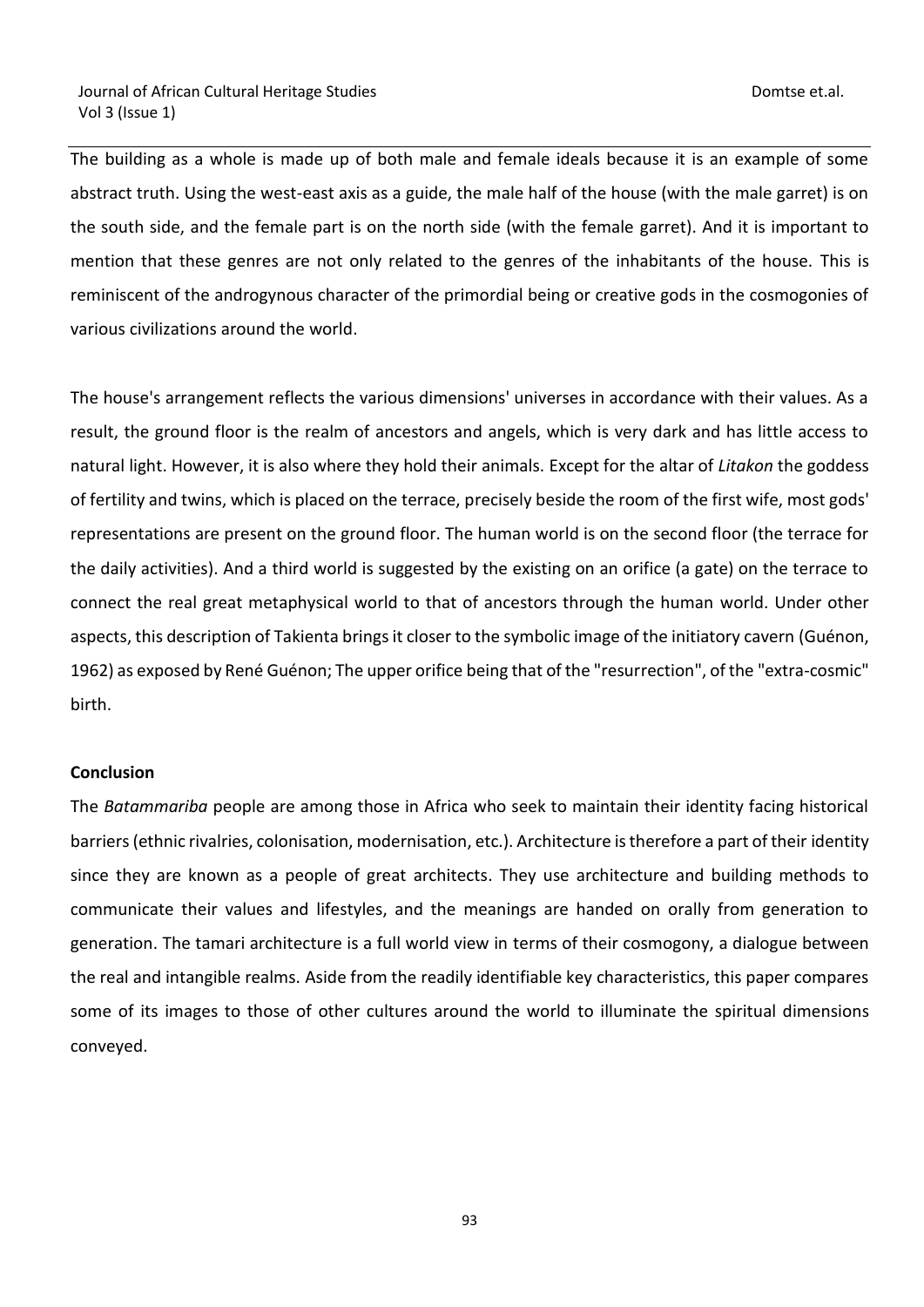## **REFERENCES**

Asadpour, A. 2020. Defining the Concepts and Approaches in Vernacular Architecture Studies. *Nature: National Academic Journal of Architecture*, *7*(2), 241. https://doi.org/10.24252/nature.v7i2a8

Blier, S. P. 1987. *The Anatomy of Architecture: Ontology and Metaphor in Batammaliba Architectural Expression*. Cambridge University Press. http://www.amazon.com/Anatomy-Architecture-Batammaliba-Architectural-Expression/dp/0226058611

Bold, J., and Pickard, R. eds. 2018. *An integrated approach to cultural heritage: the Council of Europe's Technical Co-operation and Consultancy Programme*. Council of Europe Publishing.

Chwalkowski, F. 2016. *Symbols in arts, religion, and culture: the soul of nature*. Cambridge Scholars Publishing.

e-Patrimoines Africains. (n.d.). *Grande Takienta \_ Patrimoines Africains*. Retrieved March 9, 2022, from https://e-patrimoinesafricains.org/patrimoinesafricains/fiche\_patrimoine/grande-takienta/

Guénon, R. 1939. *La métaphysique orientale*.

Guénon, R. 1962. *Symboles de la science sacrée*.

Joffroy, T. and Nayondjoua, D. 2005. Koutammakou Le Pays Des Batammariba : ceux qui façonnent la terre. CRATerre Editions.

le Corbusier. 1955. *Modulor 2*.

Mercier, P. 1968. *Tradition, changement, histoire : les Somba du Dahomey Septentrional*. Éditions Anthropos.

Nilson, T. and Thorell, K. eds. 2018. *Cultural Heritage Preservation: The Past, the Present and the Future*. Halmstad University Press.

N'Kere, K. 2009. *Cartes du Koutammakou Aire sacrées, Limites, itinéraires, Projet de sauvegarde du patrimoine culturel immatériel des Batammariba du Koutammakou*. 30.

Oliver, P. 2006. *Built to Meet Needs: Cultural Issues in Vernacular Architecture*. London, Elsevier.

Pucciani, O. F. 1952. The Universal Language of Symbolism. *Yale French Studies*, *9*:27–35. http://www.jstor.orgURL:http://www.jstor.org/stable/2929054

Quiros, L. D., Burns, D. and Repp, E. 2001. *Achieving the Metaphysics of Architecture: The Architecture of Peter Zumthor*. Essay presented at Kansas State University. http://www.quirpa.com/docs.

Rapoport, A. 1969. House Form and Culture. Englewood Cliffs, N.J.: Prentice Hall.

Republic of Togo. 2002. *Excerpt from the Report of the 28th session of the World Heritage Committee*.